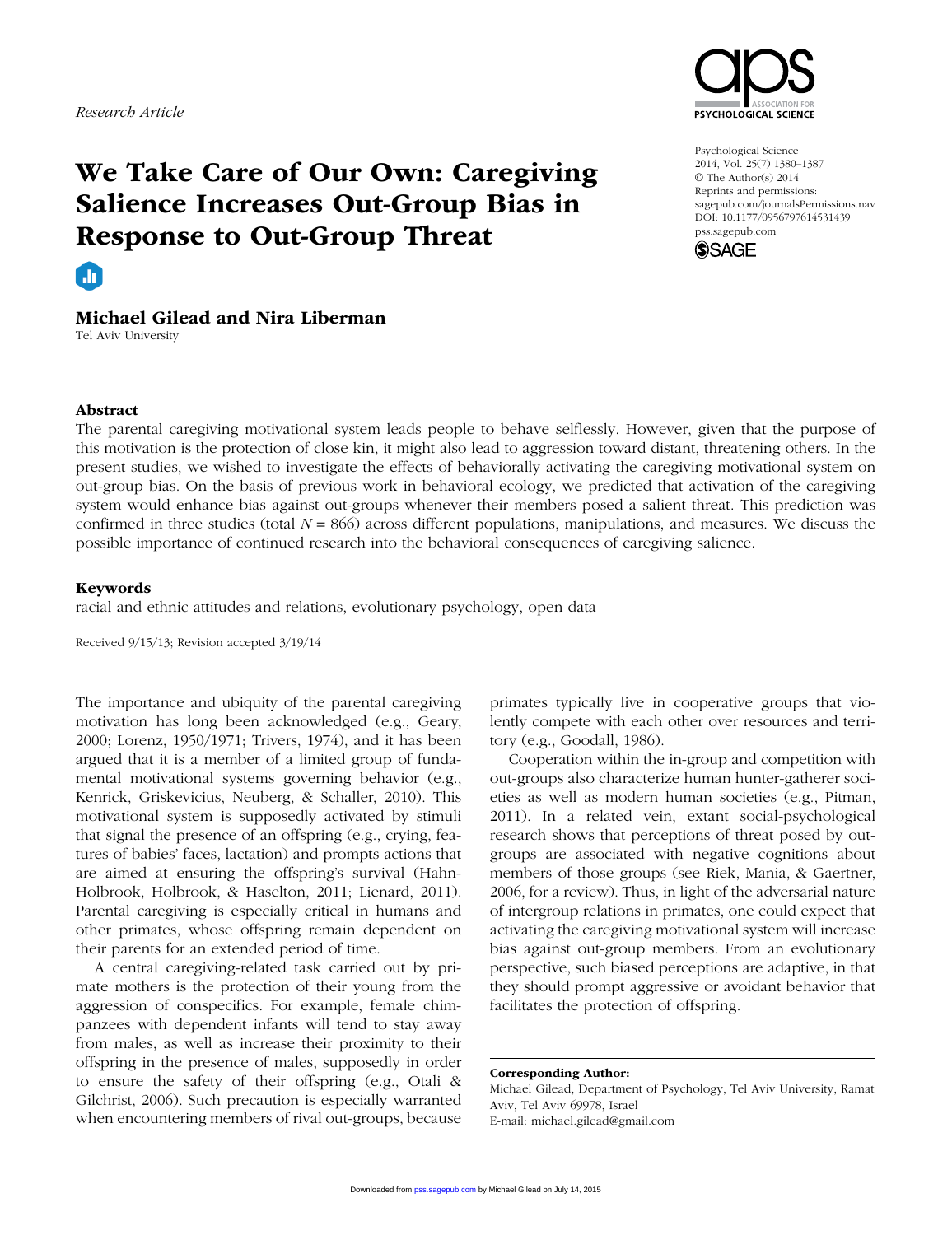However, it is important to note that even when the parental caregiving system takes center stage, other fundamental motivations (e.g., self-protection, mating) remain relevant and must be taken into account. Enhanced precaution and vigilance incurs high energetic costs (Neuberg, Kenrick, & Schaller, 2011) as well as opportunity costs (i.e., in discouraging mating and foraging). Therefore, although caregiving salience should upregulate precautionary behavior, it cannot do so in a rigid, context-independent manner. Rather, precaution is warranted, specifically in the presence of conspecifics from threatening out-groups. Members of nonthreatening out-groups, who may even serve as coalitional allies (Van Bavel & Cunninghan, 2009), should not evoke fear or aggression following the activation of the caregiving system.

In light of these considerations, we wished to investigate whether behaviorally activating the caregiving motivational system would enhance biased cognitions toward ostensibly threatening out-groups. We tested this prediction in three studies. We manipulated the salience of the caregiving motivation by (a) asking participants to recollect the first week after the birth of their child (Study 1), (b) presenting pictures of cute babies to participants (Study 2), and (c) selecting participants who were in the presence of their own babies (Study 3). We measured out-group bias against Israeli Arabs in Israel (Study 1), American Arabs in the United States (Study 2), and African refugees in Israel (Study 3).

## Study 1

## *Method*

*Participants.* Participants were 300 Israeli Jewish mothers, members of an online-surveys panel, who received a small monetary compensation in return for their participation. Sample size was determined a priori to allow for 75 participants per experimental group and was based on the availability of Israeli Jewish mothers in the onlinesurveys panel used. Fourteen participants were excluded because they did not respond to the open-ended question that served as the caregiving-priming manipulation (some of these participants indicated that they found the question too intrusive; others noted that they were unable to remember the details of the events in question). The remaining 286 mothers had a mean age of 35.73 years (*SD* = 8.58, age range 20–68 years) and between one and nine children (*M* = 1.93, *SD* = 0.99).

#### *Materials*

*Caregiving-salience manipulation*. Participants were given the following instructions: "In the next questionnaire you will be asked to describe a few memories. Please try to relive the relevant event and describe it in as much detail as possible." For both the caregivingsalience and the control (no-caregiving-salience) groups, the first two questions, which were introduced to conceal the purpose of the study, asked participants to relive and describe the first few days of the last trip they had gone on and the last program they had seen on television. In the third question, participants in the no-caregivingsalience group were asked to vividly remember and describe a happy moment from their childhood, whereas participants in the caregiving-salience group were asked to remember and describe the first few days after giving birth to their first child.

*Out-group-threat manipulation*. Participants then completed a so-called "Life in Israel" questionnaire. They were asked to indicate, using scales from 1 (*not at all likely*) to 4 (*very likely*), the probability that each of four events would take place in Israel in the next 2 years. The first, second, and fourth questions served to conceal the purpose of the study and referred to social and economic issues (e.g., "housing prices will go down"). These were identical for all participants. The third question differed between conditions. In the out-group-threat condition, it was "rioting of the Arab-Israeli population, leading to many fatal casualties"; in the natural-threat condition, it was "a massive earthquake, leading to many fatal casualties." A separate study validated that this manipulation indeed enhances perceived out-group threat (see Additional Analyses and Results in the Supplemental Material available online).

*Out-group-bias measure*. To measure in-group favoritism, we used a questionnaire modeled after Shah, Kruglanski, and Thompson (1998). Using scales from 0 (*very cold and unfavorable*) to 100 (*very warm and favorable*), participants indicated how favorably they viewed various (nonexclusive) Israeli social groups: secular Jews, orthodox Jews, Israeli Arabs, Israeli Jews, men, women, native Israelis, Russian immigrants, left-wing Israelis, and rightwing Israelis. To contrast participants' assessment of their in-group (Israeli Jews) and the target out-group (Israeli Arabs), we first calculated each participant's normalized in-group-favorability score as the favorability rating given to the Jewish group divided by the average of favorability ratings given to all social groups. Similarly, we calculated each participant's normalized out-group-favorability score as the rating given to the Arab group divided by the average of ratings given to all social groups. Finally, each participant's normalized out-group-bias score was calculated as his or her in-group-favorability score minus his or her out-group-favorability score, such that a higher out-group-bias score reflected a higher favorability of Jews compared with Arabs.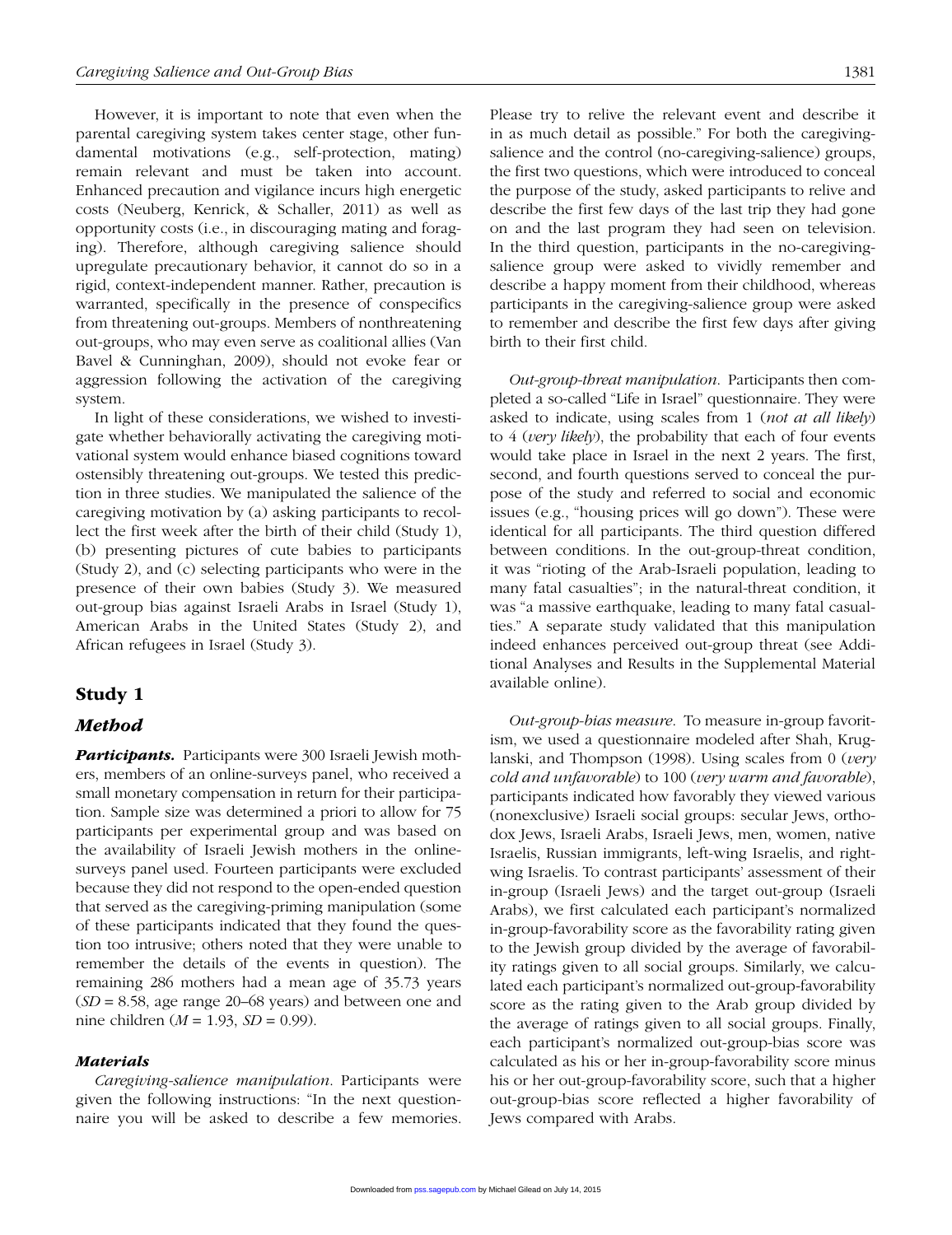

Fig. 1. Results from Study 1: normalized out-group bias as a function of caregiving salience and threat condition. Error bars represent standard errors of the mean.

*Procedure.* Participants were randomly assigned to four conditions, created by crossing the two caregivingsalience conditions with the two out-group-threat conditions, and the dependent measure was out-group bias. Each participant completed three questionnaires. The first questionnaire manipulated caregiving salience (caregiving salience vs. no caregiving salience), the second questionnaire manipulated out-group threat (out-group threat vs. natural threat), and the third questionnaire measured out-group bias. Finally, participants' affective state was measured using the Positive and Negative Affect Schedule (Watson, Clark, & Tellegen, 1988) and a single item on general mood.

# *Results*

We conducted a factorial analysis of variance (ANOVA) with caregiving (caregiving salience vs. no caregiving salience) and threat (out-group threat vs. natural threat) as independent variables and out-group bias as the dependent variable. The results showed a significant interaction between caregiving and threat,  $F(1, 282) =$ 4.220,  $p = .041$ ,  $\eta_p^2 = .014$  (Fig. 1). Simple-effects analysis revealed that in the out-group-threat condition, participants who were primed for caregiving salience showed significantly higher levels of out-group bias (*M* = 0.851,

 $SD = 0.528$ ) than did the no-caregiving-salience group (*M* = 0.654, *SD* = 0.488), *F*(1, 282), *p* = .027, Cohen's *d* = 0.387. In the natural-threat condition, there was no difference between participants in the caregiving-salience  $(M = 0.703, SD = 0.594)$  and no-caregiving-salience  $(M = 0.703, SD = 0.594)$ 0.773,  $SD = 0.583$ ) groups,  $F < 1$ . No further effects attained significance.

## Study 2

In Study 2, we wished to provide a conceptual replication of Study 1 in a different social context (i.e., attitudes toward Arab Americans in the United States) and using a different manipulation of caregiving salience.

## *Method*

*Participants.* Participants were 450 residents of the United States (253 men, 197 women) who performed the study via Amazon's Mechanical Turk. Sample size was determined on the basis of an estimation that relied on the effect sizes in Study 1, in which a similar experimental manipulation was employed. Participants' had a mean age of 32.99 years (*SD* = 11.50, age range = 18–71 years). Twenty-one additional participants' did not indicate their ethnic group and were discarded from data analysis; one additional participant indicated that he belonged to the target out-group (Arab Americans) and was therefore also discarded from the analysis. Three hundred of the participants did not have children, and the remaining 150 had between one and ten children  $(M = 0.71, SD = 1.28)$ .

#### *Materials*

*Caregiving-salience priming*. Participants were shown a presentation of five pleasant pictures from the International Affective Picture System (IAPS) database (Lang, Bradley, & Cuthbert, 2008) and were asked to look at them attentively. The experimental group saw five pictures of young infants; the control group saw five scenic outdoor pictures. Pictures in the two conditions were matched for valence and arousal on the basis of IAPS ratings.

*Out-group-threat priming*. The threat manipulation was similar to that of Study 1, with the exception that the threatening scenario pertained to a situation whereby "a major terrorist attack by radical Muslims will take place, killing many people," and the natural threat pertained to a situation whereby "a major natural disaster will take place, killing many people."

*Out-group-bias measure*. The out-group-bias measurement was similar to that used in Study 1 with the exception that it pertained to ethnic groups in the United States: European Americans, African Americans, Hispanic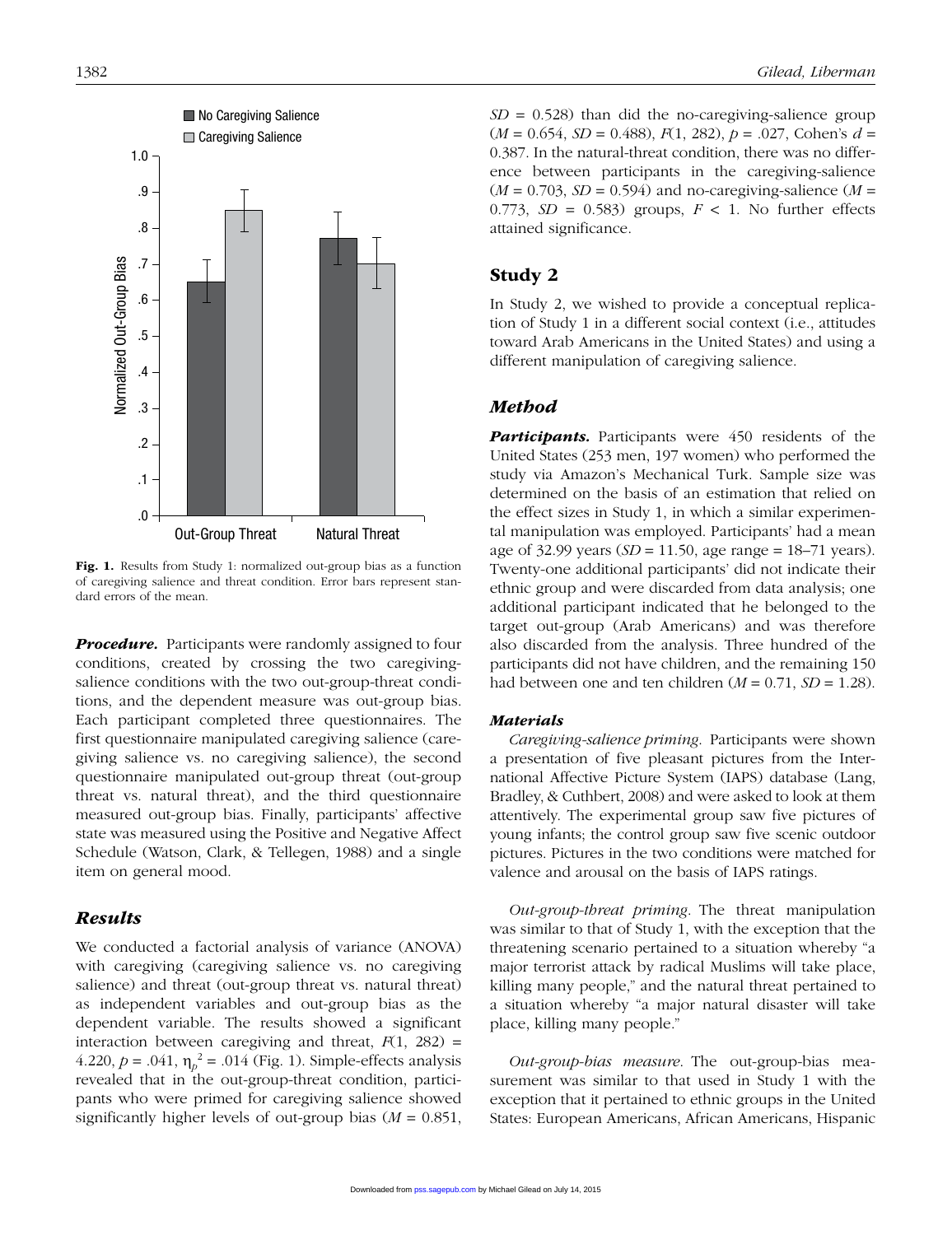

Fig. 2. Results from Study 2: normalized out-group bias as a function of caregiving salience and threat condition. Error bars represent standard errors of the mean.

or Latino Americans, Arab Americans, East Asian Americans, and Indian Americans. Participants' normalized ingroup-favorability scores were the ratings they had given to their own ethnic group divided by the average of the favorability ratings they had given to all ethnic groups; their out-group-favorability scores were the ratings they had given to the Arab-American group divided by the average of the favorability ratings they had given to all ethnic groups.

*Procedure.* Participants first answered a demographic questionnaire and then observed the series of pleasant pictures that served as the caregiving-salience manipulation. Afterward, they underwent the out-group-threat priming, filled out the out-group-bias questionnaire, and completed a shortened affect questionnaire.

# *Results*

We conducted a factorial ANOVA with caregiving (caregiving salience vs. no caregiving salience), threat (outgroup threat vs. natural threat), gender (male vs. female), and parenthood (parent vs. nonparent) as independent variables and out-group bias as the dependent variable. There was a marginally significant main effect of caregiving, whereby caregiving salience (regardless of threat condition) resulted in higher levels of out-group bias  $(M = 0.435, SD = 0.678)$  compared with no caregiving salience ( $M = 0.382$ ,  $SD = 0.472$ ),  $F(1, 434) = 3.156$ ,  $p =$ .076. Furthermore, there was a marginally significant main effect of parenthood, whereby parents had higher levels of out-group bias  $(M = 0.472, SD = 0.579)$  compared with nonparents  $(M = 0.378, SD = 0.591)$ ,  $F(1, 434) =$ 3.020,  $p = 0.083$ . These main effects, however, were qualified by the predicted interaction between caregiving and threat,  $F(1, 434) = 3.345$ ,  $p = .034$ ,  $\eta_p^2 = .007$  (Fig. 2).

Simple-effects analysis revealed that in the out-groupthreat condition, participants who were primed for caregiving salience showed significantly higher levels of out-group bias  $(M = 0.493, SD = 0.807)$  than did those primed with no caregiving salience  $(M = 0.346, SD =$ 0.449),  $F(1, 434) = 6.535$ ,  $p = .010$ , Cohen's  $d = 0.225$ . In the natural-threat condition, there was no difference between participants in the caregiving-salience (*M* = 0.378,  $SD = 0.519$ ) and no-caregiving-salience  $(M = 0.422,$  $SD = 0.494$ ) groups,  $F < 1$ . There was no significant Gender  $\times$  Caregiving  $\times$  Threat interaction and no Parenthood  $\times$  Caregiving  $\times$  Threat interaction. There was an unexpected three-way interaction of gender, parenthood, and caregiving,  $F(1, 434) = 4.434$ ,  $p = .027$ ,  $\eta_p^2 = .011$ , which stemmed from the fact that among men (but not women), parents (but not nonparents) who were primed with caregiving salience showed greater out-group bias (see Additional Analyses and Results in the Supplemental Material). There were no other significant effects.

# Study 3

In Studies 1 and 2, we measured participants' attitudes toward in-group and out-group members. In Study 3, we wished to find out whether caregiving salience and outgroup threat can also affect support for public policies directed against the out-group in question.

# *Method*

**Participants.** Participants were 130 native Israeli women who were approached on the streets of Tel Aviv and asked to volunteer for a short survey. We hypothesized that because the experimental manipulation employed in this study—actually holding one's baby should be much stronger than a subtle priming manipulation, the effect size should be much larger. We set a minimum of 30 participants per experimental condition; we recruited the maximal number of participants during a 3-week time frame that had been determined a priori, on the basis of personnel availability. The caregivingsalience group consisted of 66 women (mean age = 34.25 years,  $SD = 5.18$ , age range =  $21-47$  years) who were accompanied by infants that appeared to the experimenter to be younger than 5 years of age. All but 3 of the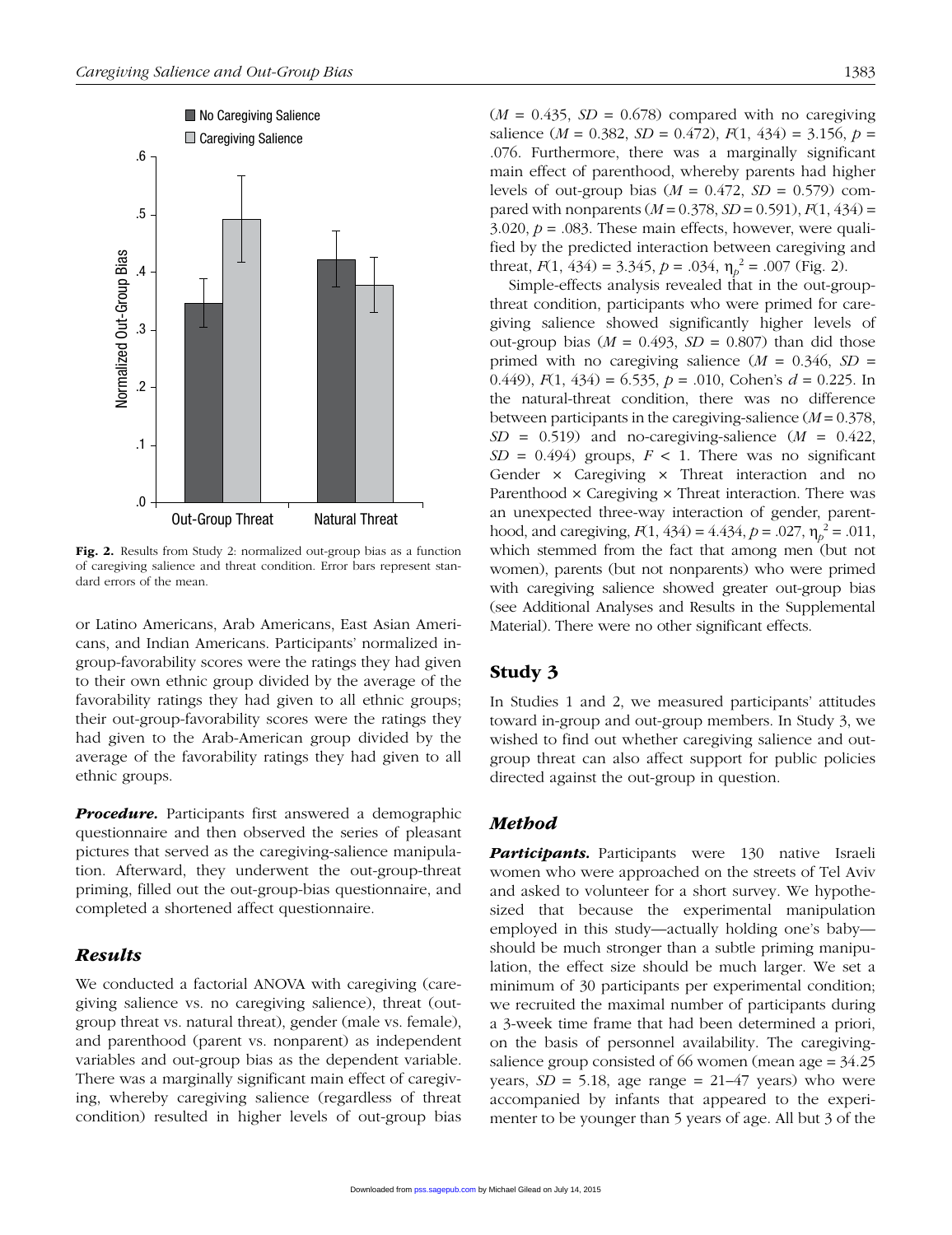

Fig. 3. Results from Study 3: normalized out-group-bias least squares mean (*LSM*) as a function of caregiving salience and threat condition. Error bars represent standard errors of the mean.

women were the mothers of the infant they were accompanying. (Two were the infants' aunts, and one was the infant's grandmother.) The no-caregiving-salience group consisted of 64 women (mean age  $=$  33.25 years,  $SD =$ 7.64, age range = 20–48 years) who appeared to be the same age as the women in the caregiving-salience group but were not accompanied by children. Participants' average number of children was 1.63 (*SD* = 0.94) in the caregiving-salience group and  $0.71$  (*SD* = 1.14) in the nocaregiving-salience group.

#### *Materials and procedure*

*Out-group-threat priming*. To prime out-group-threat participants, we gave them one page that depicted cutouts from news stories about Eritrean refugees in Israel. The news items had been published on Israeli news Web sites in the preceding 2 years. Seven articles reported cases of rape, murder, or burglary perpetrated by Eritreans against local Israelis. Two of these articles contained pictures of Eritrean men. Three additional articles served to conceal our manipulation and reported on the difficult living conditions and violence Eritreans emigrants are subjected to in their home country and in Egypt, on their way to Israel. Participants were asked to examine the page for about 1 min, ostensibly to remind themselves of issues that are publicly discussed in connection to Eritrean refugees.

*Refugee-acceptance measure*. Participants were presented with three increasingly pro-refugee policies: "The government should deport all Eritrean refugees"; "The government should prevent the entrance of further refuges, but allow the ones that are already here to stay"; and "The government should allow into its border many new refugees each year." Participants indicated their support for each policy on a scale from 1 (*highly disagree*) to 7 (*highly agree*).

We calculated for each participant a standardized index of refugee rejection: Participants who gave the highest rating to the pro-refugee policy (the last item listed above) received a score of 1; those who agreed most with the moderate policy (the second item listed above) received a score of 2; and those who agreed most with the anti-refugee policy (the first item listed above) received a score of 3. Whenever the ratings for the moderate and extreme policies were tied, we used the average score between the two policies. One participant gave inconsistent scores (higher scores to both the pro- and the anti-refugee policy and a lower score to the moderate policy) and was omitted from the analysis.

*Procedure*. We approached participants on the street and asked them to take part in a survey. Participants' assignment to either the out-group-threat or the nothreat condition was according to a predetermined random order; however, in contrast to Studies 1 and 2, in which we randomly assigned participants to conditions and manipulated caregiving salience, in this study, the caregiving-salience and no-caregiving-salience groups were defined as participants who had been seen on a street accompanied by a young child and participants who had not been accompanied by a young child, respectively. Only participants in the out-group-threat condition were exposed to the out-group-threat manipulation. Participants in the no-threat condition were not primed with any material. All participants answered a policy-recommendation questionnaire. Finally, we collected information regarding participant's religiousness, education, and political orientation.

# *Results*

We conducted an analysis of covariance with caregiving (caregiving salience vs. no caregiving salience) and threat (out-group threat vs. no threat) as independent variables; out-group bias as the dependent variable; and degree of religiousness, political orientation, and age as covariates.<sup>1,2</sup> Consistent with our prior hypothesis, the results showed a significant interaction between caregiving and threat,  $F(1, 114) = 9.821$ ,  $p = .001$ ,  $\eta_p^2 = .079$ (Fig. 3). Simple-effects analysis revealed that in the outgroup-threat condition, caregiving-salience participants showed significantly higher levels of out-group bias (least squares mean,  $LSM = 2.486$ ,  $SD = 0.545$ ) than did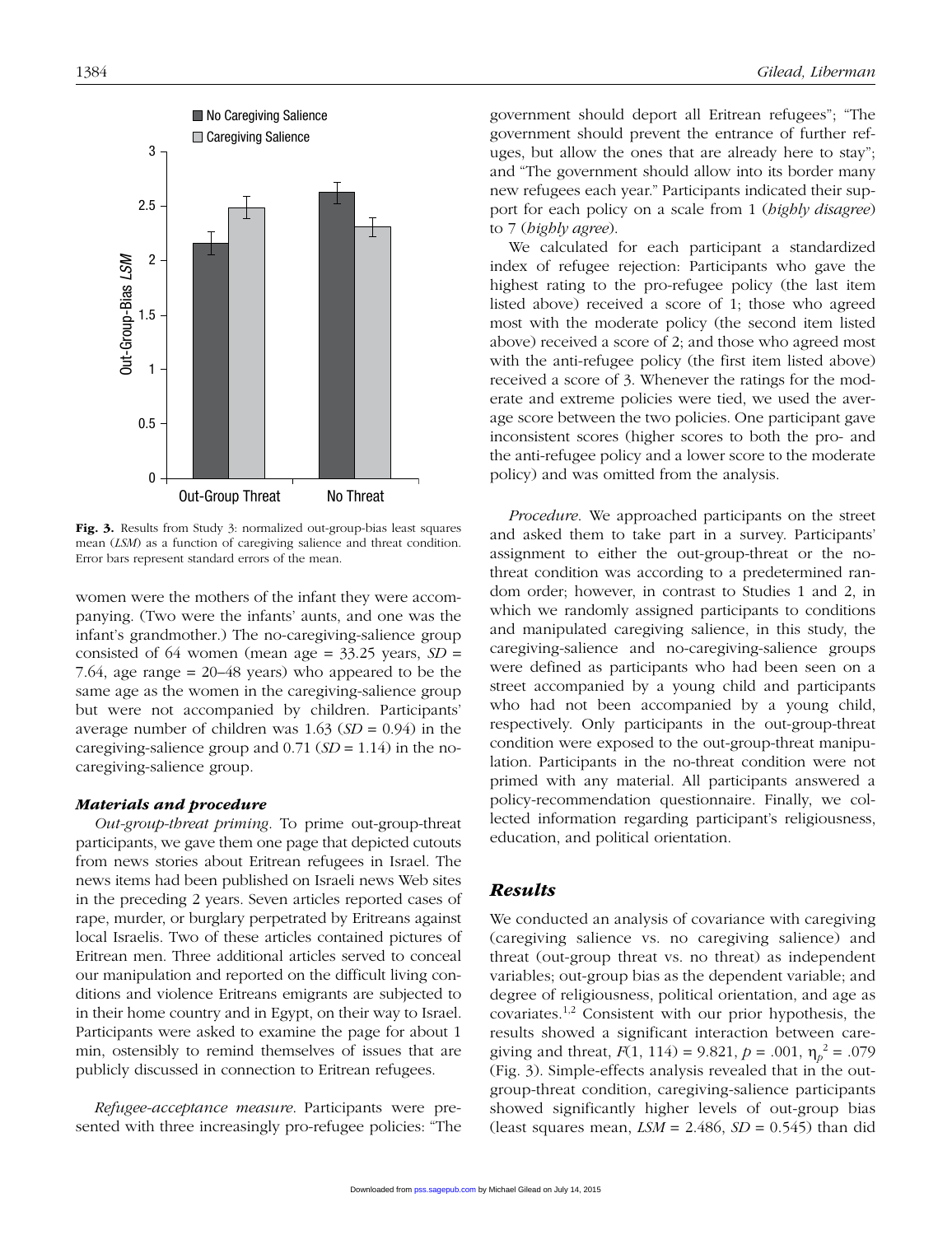no-caregiving-salience participants (*LSM* = 2.168, *SD* = 0.556), *F*(1, 114) = 4.617, *p* = .014, Cohen's *d* = 0.577. In the no-threat condition, participants who were primed for caregiving salience showed significantly lower levels of out-group bias (*LSM* = 2.309, *SD* = 0.548) than did participants in the no-caregiving-salience condition (*LSM* = 2.627, *SD* = 0.546), *F*(1, 114) = 5.471, *p* = .021, Cohen's  $d = 0.581$ . No further effects attained significance.

# **Discussion**

In three studies, we activated participants' parental caregiving motivational system, manipulated the salience of the threat posed by out-group members, and measured the level of participants' bias in favor of their own group and against the threatening group. Across all studies, caregiving salience resulted in an increased tendency to derogate threatening out-groups relative to the in-group in the presence of salient out-group threat. When this threat was absent, caregiving salience either decreased negative attitudes toward out-groups (Study 3) or did not affect them (Studies 1 and 2).

This pattern of results remained markedly similar regardless of whether the study was conducted in Israel (Studies 1 and 3) or the United States (Study 2) and whether the threatening out-group was Arab Israelis (Study 1), Arab Americans (Study 2), or African refugees (Study 3). This pattern of results also remained impervious to gender and parenthood status (Study 2) and was obtained with three manipulations of caregiving salience (eliciting memories of the first week after the birth of one's child in Study 1; viewing pictures of cute babies in Study 2; having one's infant present in Study 3), two threat manipulations (contemplating the possibility of intergroup violence in Studies 1 and 2; reading threatening news stories in Study 3), and two measures of outgroup bias (measures of attitudes toward out-groups in Study 1 and 2; measures of support for policies regarding the out-group in Study 3).

The behavioral-ecology perspective suggests that the study of human psychology could be informed by considering the existence of evolutionarily preserved motivational systems (e.g., Cosmides & Tooby, 1994). For example, recent evidence has shown that phenomena such as risk aversion and intertemporal choice are greatly affected by the activation of such evolutionarily based motivational systems as mate seeking (Li, Kenrick, Griskevicius, & Neuberg, 2012) and territoriality (Stake, 2004). Furthermore, given that the roots of human intergroup hostility seem to run deep through our phylogenetic ancestry (e.g., Pitman, 2011), it has been suggested that adopting an evolutionary perspective can provide us with insights that could be helpful in alleviating conflict and aggression between groups (i.e., "peace ethology"; Verbeek, 2008).

The idea that human parental behavior is associated with protective aggressive instincts is prevalent in our culture, yet it has not received much empirical investigation. One recent study showed that lactating mothers (compared with nonlactating mothers) behaved more aggressively toward fellow participants in a competitive game (Hahn-Holbrook, Holt-Lunstad, Holbrook, Coyne, & Lawson, 2011). However, this study could not rule out the possibility that mothers who chose to breastfeed had different a priori levels of aggression or protectiveness. The present work showed that experimentally manipulating caregiving salience can increase derogation of threatening out-groups. It also showed that this increased protectiveness occurs only when the out-group is presented as threatening, and that it pertains to real-world intergroup conflicts.

Furthermore, we observed in Study 2 that the caregiving-related bias against threatening out-groups appeared for both men and women and for both parents and nonparents. These results suggest that parental protectiveness may be similarly attributable to males and females; furthermore, they may suggest that, as a result of the deep-rooted nature of this motivation, it also affects individuals who (at least as of yet) are childless. However, such a conclusion may be premature, especially in light of the finding whereby fathers (bot not nonfathers) who were primed with baby pictures expressed higher outgroup bias (regardless of threat).

Our results are also consistent with extant literature that shows that intranasal administration of the neuropeptide oxytocin in humans increases in-group favoritism and out-group derogation, especially when out-groups pose a threat to the in-group (e.g., De Dreu, Greer, Van Kleef, Shalvi, & Handgraaf, 2011; De Dreu et al., 2010). The interpretation of these findings has been that the function of oxytocin is in motivating in-group trust and cooperation, coupled with suspicion toward out-groups, which is manifested in competitiveness when threat is present. Across many species, oxytocin was also found to be associated with various caregiving-related behaviors (e.g., Wang, Ferris, & De Vries, 1994), such as regulating the human milk-let-down reflex (Nishimori et al., 1996). Thus, whereas this previous research suggested that parental caregiving and in-group bias are highly related at the physiological level, the current research extends this relation to the behavioral realm. An interesting (albeit speculative) possibility that should be addressed in future research is that the parental altruism system served as an evolutionary scaffold upon which some behaviors of parochial (in-group) altruism were constituted.

An intriguing finding that consistently emerged across all three studies (as well as in the manipulation-check study; see Additional Analyses and Results in the Supplemental Material) is that for participants who were not exposed to caregiving salience, out-group threat did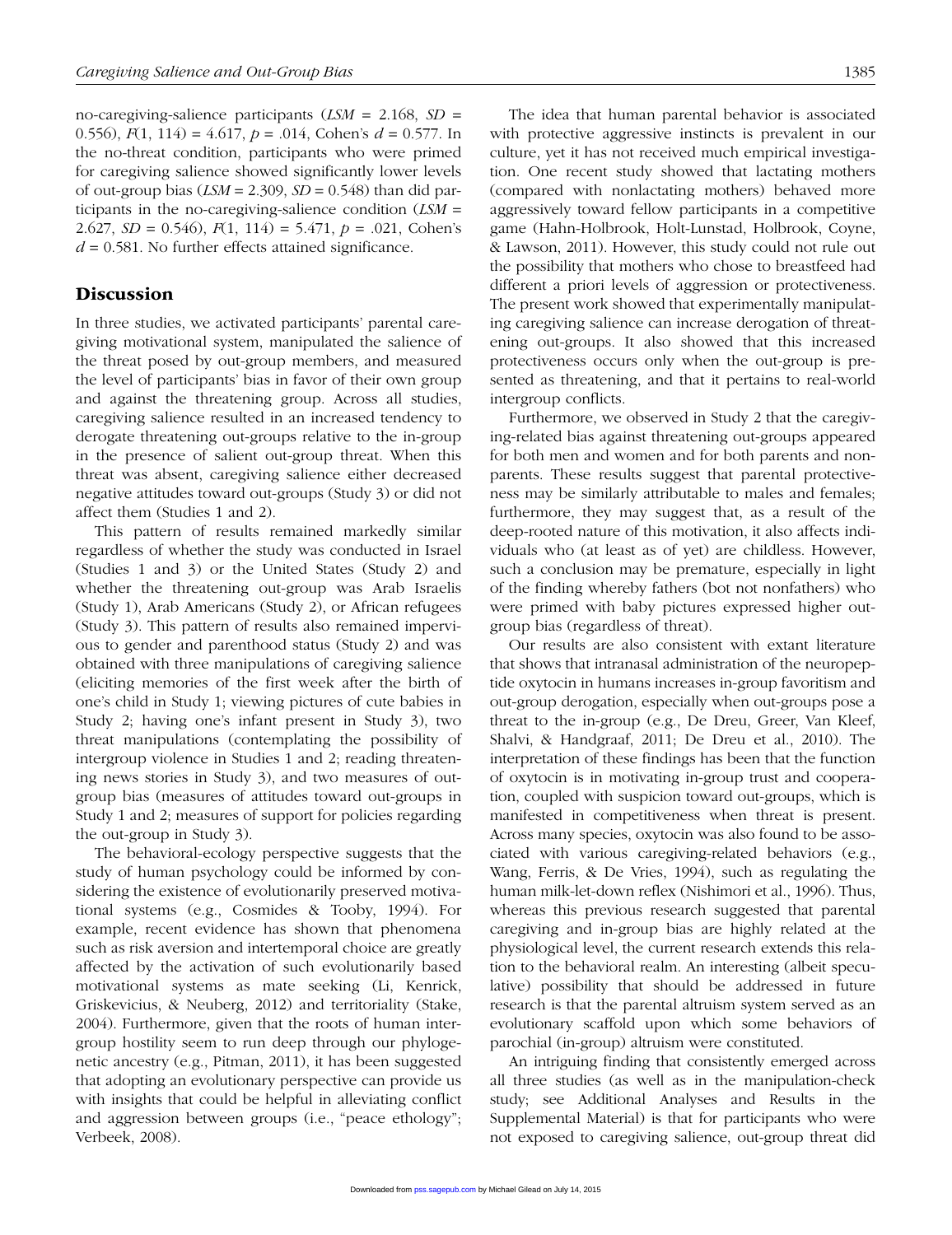not enhance in-group bias. In fact, in all studies, out-group threat descriptively decreased in-group bias, and in Study 3 (in which the out-group-threat manipulation included information about the suffering of out-group members), this effect attained statistical significance. To some extent, this pattern of results is at odds with extant correlational evidence showing that out-group threat is associated with in-group bias (see Riek et al., 2006, for a meta-analysis). However, this same literature shows that most studies involving an experimental manipulation of realistic outgroup threat did not find a main effect of out-group threat on in-group bias (e.g., Costello & Hodson, 2011; Stephan, Renfro, Esses, Stephan, & Martin, 2005), and in some conditions found the opposite effect (e.g., Asbrock & Fritsche, 2013; Legault & Green-Demers, 2012).

How can this experimental evidence be reconciled with correlational evidence showing that out-group threat and out-group derogation are closely linked? Past research (e.g., Cohrs & Asbrock, 2009; Legault & Green-Demers, 2012) has suggested that one possible answer to this question may be that in an experimental settings, individuals often become aware of possible biases and attempt to avoid or correct them (e.g., Mendes & Koslov, 2013). Interestingly, our results suggest that when push comes to shove—that is, when one's caregiving motivational system is activated—a less enlightened side of human nature may reappear.

It is important to note that in the current research, we measured participants' responses to (threatening) outgroups only. It is possible, however, that caregiving salience would upregulate any threat-related precautions. For example, it is possible that under conditions of caregiving salience, threats of natural disasters would increase compulsive checking, houseproofing, and food accumulation, whereas a contamination threat would lead to compulsive cleaning (see Lienard, 2011; Neuberg et al., 2011, for similar reasoning).

Despite the centrality of the caregiving instinct in altricial animals such as humans, research into its effects on cognition and behavior has been fairly scarce. This is especially true in comparison with other basic motivations, which have received much more attention (e.g., social status and power: Galinsky, Gruenfeld, & Magee, 2003; selfpreservation: Greenberg et al., 1990; affiliation: Twenge, Catanese, & Baumeister, 2003). For example, much work within terror management theory has documented how mortality salience affects such diverse aspects of behavior as moral judgment (Rosenblatt, Greenberg, Solomon, Pyszczynski, & Lyon, 1989), financial behavior (Kasser & Sheldon, 2000), and creativity (Routledge & Juhl, 2012). Continued research into the effects of human caregiving motivation has the potential to reveal its role in similarly diverse aspects of behavior. The current research is only a modest first step in that direction.

#### Author Contributions

M. Gilead and N. Liberman designed research and wrote the manuscript; M. Gilead performed research and analyzed the data.

## Declaration of Conflicting Interests

The authors declared that they had no conflicts of interest with respect to their authorship or the publication of this article.

## Supplemental Material

[Additional supporting information may be found at http://pss](http://pss.sagepub.com/content/by/supplemental-data) .sagepub.com/content/by/supplemental-data

#### Open Practices

Ш

All data have been made publicly available and can be accessed at https://osf.io/3nkeh/. The complete Open Practices [Disclosure for this article can be found at http://pss.sagepub](http://pss.sagepub.com/content/by/supplemental-data) .com/content/by/supplemental-data. This article has received the badge for Open Data. More information about the Open [Practices badges can be found at https://osf.io/tvyxz/wiki/](https://osf.io/tvyxz/wiki/view/) view/ and [http://pss.sagepub.com/content/25/1/3.full.](http://pss.sagepub.com/content/25/1/3.full)

## **Notes**

1. Including these covariates did not violate the assumptions of homogeneity of slopes and multicollinearity.

2. The same pattern of results emerged when no covariates were included in an ANOVA, *F*(1, 125) = 3.978, *p* = .024.

## References

- Asbrock, F., & Fritsche, I. (2013). Authoritarian reactions to terrorist threat: Who is being threatened, the Me or the We? *International Journal of Psychology*, *48*, 35–49.
- Cohrs, J. C., & Asbrock, F. (2009). Right-wing authoritarianism, social dominance orientation and prejudice against threatening and competitive ethnic groups. *European Journal of Social Psychology*, *39*, 270–289. doi:10.1002/ejsp.545
- Cosmides, L., & Tooby, J. (1994). Origins of domain specificity: The evolution of functional organization. In A. Hirschfeld & S. A. Gelman (Eds.), *Mapping the mind: Domain specificity in cognition and culture* (pp. 85–116). Cambridge, England: Cambridge University Press.
- Costello, K., & Hodson, G. (2011). Social dominance-based threat reactions to immigrants in need of assistance. *European Journal of Social Psychology*, *41*, 220–231. doi:10.1002/ejsp.769
- De Dreu, C. K. W., Greer, L. L., Handgraaf, M. J. J., Shalvi, S., Van Kleef, G. A., Baas, M., . . . Feith, S. W. W. (2010). The neuropeptide oxytocin regulates parochial altruism in intergroup conflict among humans. *Science*, *328*, 1408– 1411. doi:10.1126/science.1189047
- De Dreu, C. K. W., Greer, L. L., Van Kleef, G. A., Shalvi, S., & Handgraaf, M. J. J. (2011). Oxytocin promotes human ethnocentrism. *Proceedings of the National Academy of Sciences, USA*, *108*, 1262–1266. doi:10.1073/pnas.1015316108